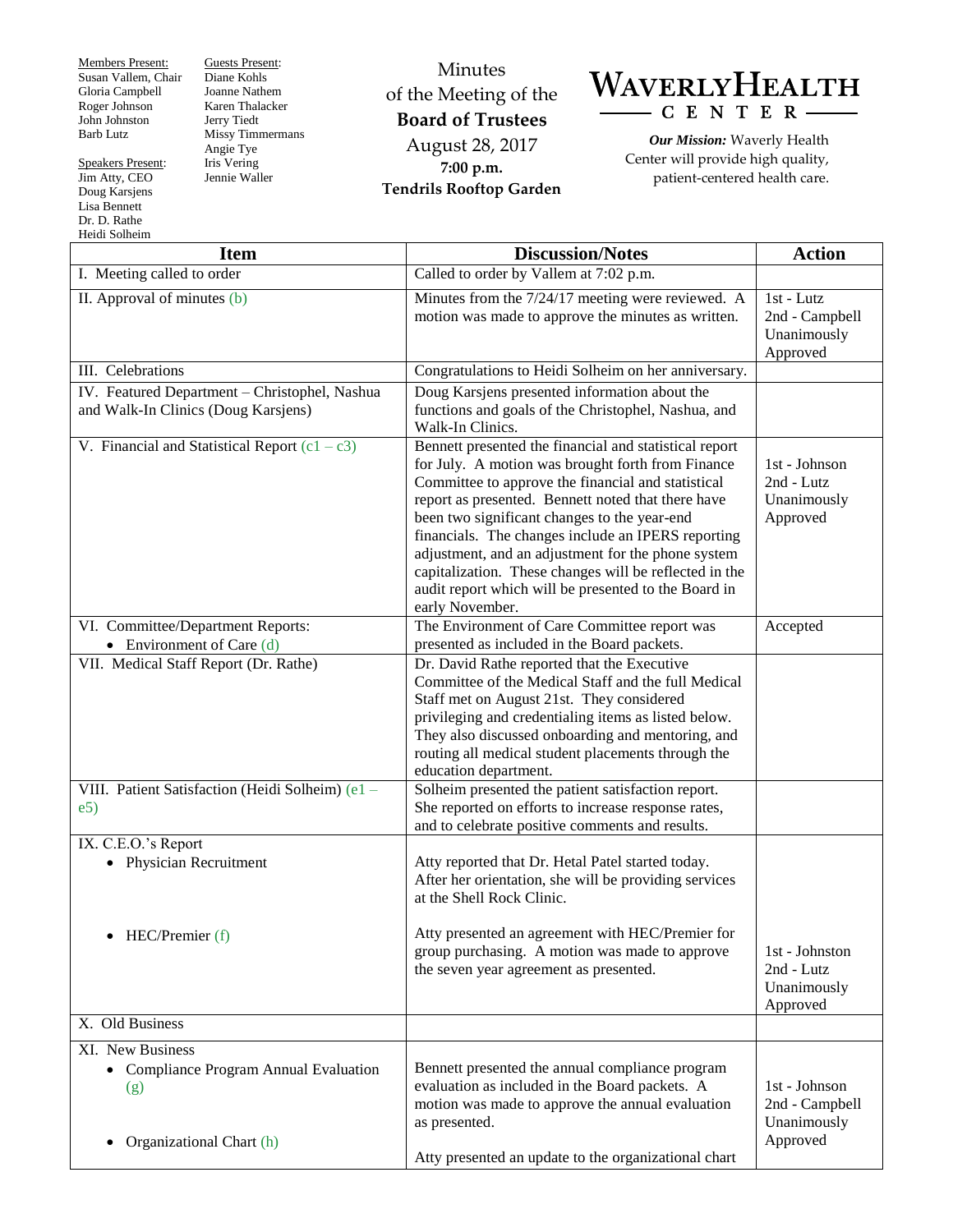| Retirement Investors' Club Service<br>$\bullet$<br>Agreement (1)                                                                                                                                                                                                                                                                                                                                                                                        | which included changes in reporting relationships for<br>the Christophel Clinic. A motion was made to<br>approve the revised organizational chart as<br>presented.<br>Tye presented an agreement with Retirement<br>Investors' Club Service. Discussion was held<br>regarding the costs and benefits of participating in<br>the plan. A motion was made to approve the<br>agreement as presented. | 1st - Campbell<br>2nd - Lutz<br>Unanimously<br>Approved<br>1st - Campbell<br>2nd - Johnston |
|---------------------------------------------------------------------------------------------------------------------------------------------------------------------------------------------------------------------------------------------------------------------------------------------------------------------------------------------------------------------------------------------------------------------------------------------------------|---------------------------------------------------------------------------------------------------------------------------------------------------------------------------------------------------------------------------------------------------------------------------------------------------------------------------------------------------------------------------------------------------|---------------------------------------------------------------------------------------------|
| • Provisional Appointment to Medical Staff:<br>· Bethany Heidemann, ARNP - Ancillary,<br>Otolaryngology, Iowa ENT & Sinus<br><b>Surgery Center</b><br>• Lisa Maher, ARNP - Courtesy,<br>Cardiology, CVMS<br>Abbie Schrader, ARNP - Courtesy,<br>Cardiology, CVMS<br>Kalyana Sundaram, MD - Courtesy,<br>Cardiology, CVMS<br>Tabetha Gehrke, ARNP - Ancillary,<br>Cardiology, WFTC<br>Rene Recinos, MD - Courtesy, Plastic<br>Surgery, Mason City Clinic | Privileging items were presented as individually<br>listed at left. All files have been reviewed by the<br>Executive Committee of the Medical Staff. The<br>Executive Committee recommends approval. A<br>motion was made to approve all privileging items as<br>individually considered and recommended by the<br>Executive Committee of the Medical Staff.                                      | Unanimously<br>Approved<br>1st - Johnson<br>2nd - Lutz<br>Unanimously<br>Approved           |
| PPC Recommendations Regarding<br>$\bullet$<br><b>Provisional Status:</b><br>• Brian Hopper, MD - Courtesy,<br>Radiology, RCI<br>• Orietta Girard, MD - Courtesy,<br>Emergency Medicine, EPA<br>• Stephanie Smith, ARNP - Courtesy,<br>Ortho, CVMS<br>• Resignations from Medical Staff:                                                                                                                                                                 |                                                                                                                                                                                                                                                                                                                                                                                                   |                                                                                             |
| Cary Rose, MD - Active, Cardiology,<br><b>WHC</b><br>David Henry, MD - Consulting,<br>Radiology, RCI<br>• Marwan Jarmakani, MD - Consulting,<br>Radiology, RCI                                                                                                                                                                                                                                                                                          |                                                                                                                                                                                                                                                                                                                                                                                                   |                                                                                             |
| <b>Revised Clinical Privilege Forms:</b><br>$\bullet$<br>General Surgery Privileges (i1 & 2)<br>• Certified Nurse Midwife (i3)<br>• ARNP - Psychiatric & Mental Health<br>(i4)                                                                                                                                                                                                                                                                          | The revised clinical privilege forms, listed at left,<br>were presented for review as included in the Board<br>packets. The revised privilege forms have been<br>reviewed by the Executive Committee of the Medical<br>Staff and are recommended for approval. A motion<br>was made to approve the revised privilege forms as<br>written.                                                         | 1st - Johnston<br>2nd - Lutz<br>Unanimously<br>Approved                                     |
| New Policies & Procedures:<br>$\bullet$<br>Swing Bed Patient Employment $(i)$<br>• Active Shooter $(i2)$<br>■ Bomb Threat $(i3)$<br>Evacuation Response $(j4)$<br>$\blacksquare$ Hazardous Material Exposure (j5)<br>$\blacksquare$ Fire Response Plan (j6)<br>Severe Weather $(i7)$<br>$\blacksquare$ Interim Life Safety Measures (j8)<br>$\blacksquare$ Lockdown (j9)                                                                                | The new and revised policies listed at left were<br>presented for review as included in the Board<br>packets. The policies have been reviewed by the<br>Executive Committee of the Medical Staff and are<br>recommended for approval. A motion was made to<br>approve the policies as written.                                                                                                    | 1st - Campbell<br>2nd - Johnson<br>Unanimously<br>Approved                                  |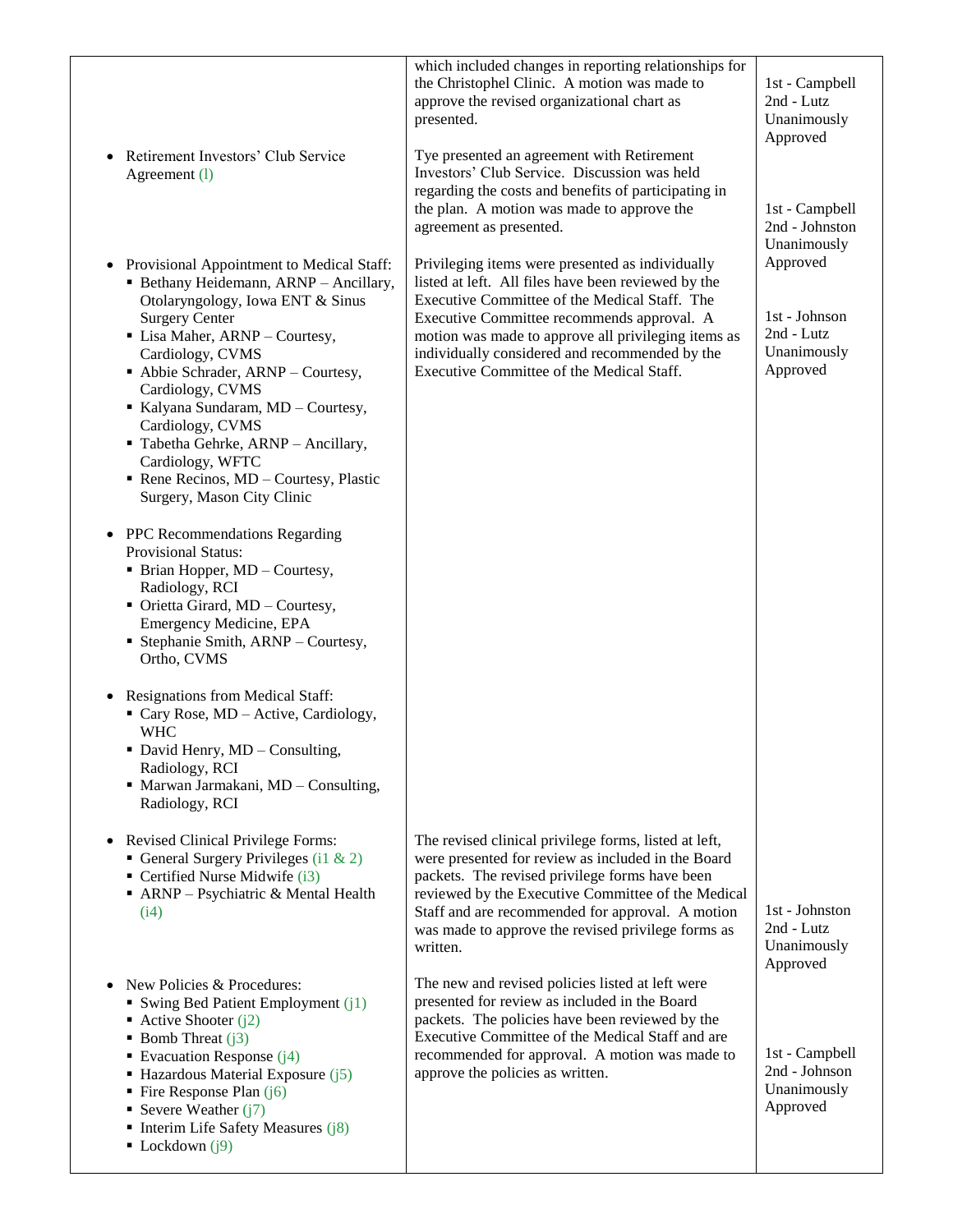| • Finance Committee $(k)$                                                                                                                                                                                                                                                                                                                                                                                                                                                                             | Bennett reported that the Finance Committee met<br>this morning. Minutes from the meeting were<br>included in the Board packet.                                                                                                                                                                                        |                                                                           |
|-------------------------------------------------------------------------------------------------------------------------------------------------------------------------------------------------------------------------------------------------------------------------------------------------------------------------------------------------------------------------------------------------------------------------------------------------------------------------------------------------------|------------------------------------------------------------------------------------------------------------------------------------------------------------------------------------------------------------------------------------------------------------------------------------------------------------------------|---------------------------------------------------------------------------|
| Capital Request - Cisco 40G UCS -<br>\$141,410 (k1)<br>• Capital Purchase FYI - Trophon - High<br>Level Disinfection System for<br>Ultrasound Probes - \$7,225.78 (k2 &<br>k2a)<br>• Capital Purchase FYI - Software<br>Upgrade, IVR Computer Replacement -<br>\$6,805 (k3 & k3a)<br>• Capital Purchase FYI - IP Address<br>Block for BGP - \$6,144 (k4)<br>Capital Purchase FYI - Cisco BGP<br>Redundancy - \$43,711 (k5)<br>" Capital Purchase FYI - NetApp Storage<br>Expansion - \$42,175 (k6)    | Bennett presented a budgeted capital request for a<br>Cisco 40G UCS at a cost not to exceed \$141,410. A<br>motion was brought forth from the Finance<br>Committee to approve the capital request as<br>presented. Bennett noted the capital purchases listed<br>at left that were under the Board approval threshold. | $1st - Lutz$<br>2nd - Johnson<br>Unanimously<br>Approved                  |
| • Financial Assistance                                                                                                                                                                                                                                                                                                                                                                                                                                                                                | Bennett presented the following application for<br>financial assistance:<br>Application is for an individual with a<br>٠<br>balance of \$12,635.30. The applicant<br>qualifies for 100% write-off under our<br>Financial Assistance Policy.<br>A motion was made to approve the application as<br>presented.           | 1st - Johnston<br>2nd - Lutz<br>Unanimously                               |
| • Planetree Update                                                                                                                                                                                                                                                                                                                                                                                                                                                                                    | There was no report.                                                                                                                                                                                                                                                                                                   | Approved                                                                  |
| XII. Closed Session<br>Iowa Code Chapter 21.5.1(1) - Closed session to<br>discuss patient care quality and process<br>improvement initiatives in a meeting of a public<br>hospital or to discuss marketing and pricing<br>strategies or similar proprietary information in a<br>meeting of a public hospital, where public<br>disclosure of such information would harm such a<br>hospital's competitive position when no public<br>purpose would be served by public disclosure.                     | A motion was made to move into closed session at<br>7:56 p.m. for the purpose identified at left.                                                                                                                                                                                                                      | 1st - Campbell<br>2nd - Lutz<br>Unanimously<br>Approved                   |
| XIII. Open Session                                                                                                                                                                                                                                                                                                                                                                                                                                                                                    | A motion was made to move back into open session<br>at 8:34 p.m.                                                                                                                                                                                                                                                       | 1st - Lutz<br>2nd - Campbell<br>Unanimously<br>Approved                   |
|                                                                                                                                                                                                                                                                                                                                                                                                                                                                                                       | A motion was made to approve the Walk-In Clinic<br>renovation project at a cost not to exceed<br>\$124,999.99.                                                                                                                                                                                                         | 1st - Lutz<br>2nd - Johnson<br>Unanimously<br>Approved                    |
| XIV. Closed Session<br>Iowa Code Chapter 21.5.1(1) - Closed session to<br>discuss patient care quality and process<br>improvement initiatives in a meeting of a public<br>hospital or to discuss marketing and pricing<br>strategies or similar proprietary information in a<br>meeting of a public hospital, where public<br>disclosure of such information would harm such a<br>hospital's competitive position when no public<br>purpose would be served by public disclosure.<br>XV. Open Session | A motion was made to move into closed session at<br>8:37 p.m. for the purpose identified at left.<br>A motion was made to move back into open session                                                                                                                                                                  | 1st - Campbell<br>2nd - Lutz<br>Unanimously<br>Approved<br>1st - Campbell |